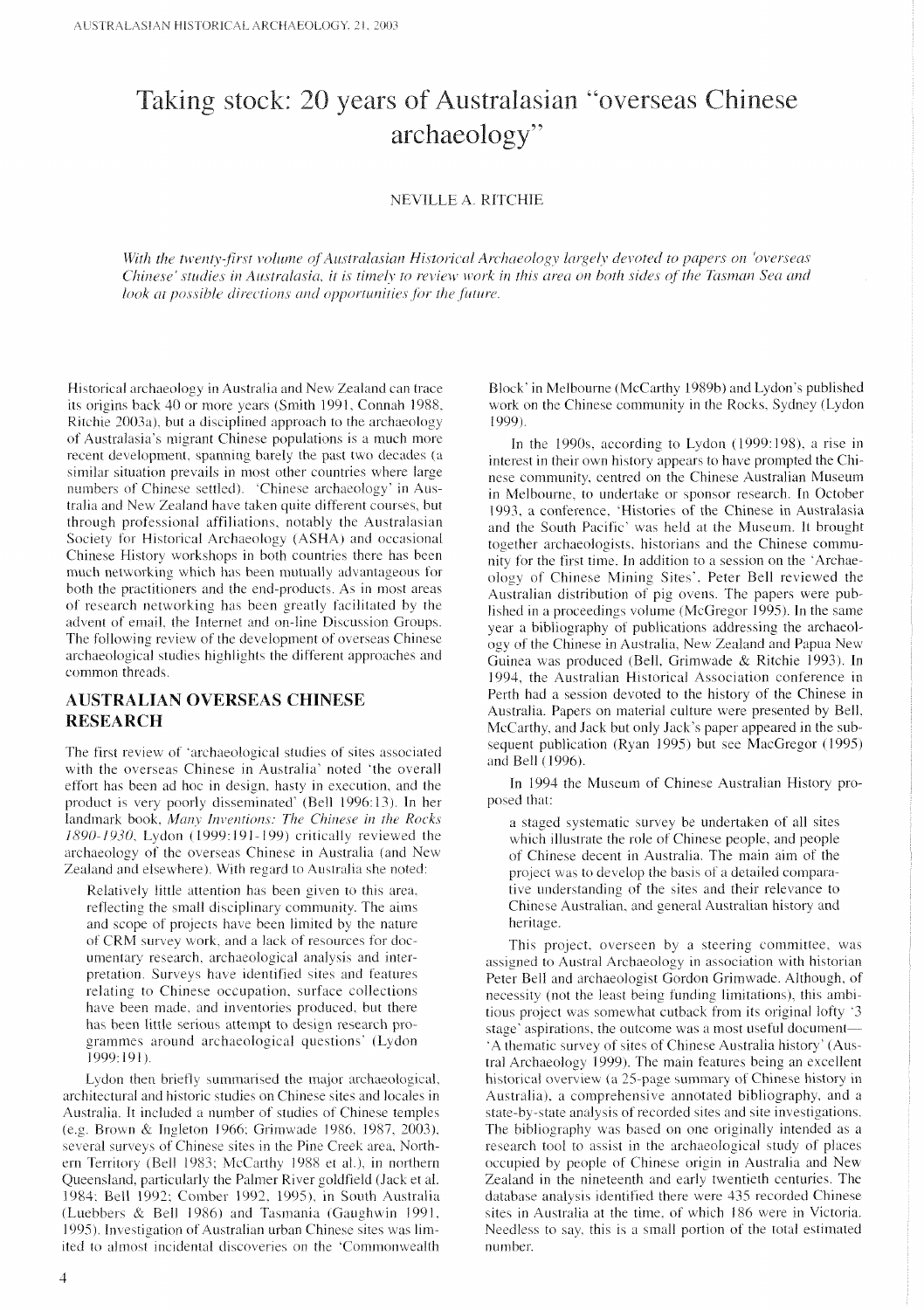Despite the inclusion of some recommendations for fieldwork for gathering further data, for reasons perhaps best left untold, the project took a new turn as the Chinese Australian Cultural Heritage (CACH) Project under the auspices of the Australian Heritage Commission. It drew on the earlier work of McCarthy, Bell and Grimwade, and under the supervision of a steering committee chaired by Henry Chan, resulted in *Tracking the Dragon: A Guide for Finding and Assessing Chinese Australian heritage places*, an eye-catching and very practical guidebook, (Australian Heritage Commission 2002).

Sandwiched in between these two studies, there was another seminal event in the development and exposition of overseas Chinese archaeology in Australasia. In February 2000 Henry Chan, assisted by Kate Bagnall, organised a workshop at the University of New South Wales, Sydney, on 'The Chinese in Australian and New Zealand History'. The workshop was really a full blown, amazingly successful and productive conference. It attracted just about every key practitioner in the field from New Zealand and Australia as well as many from around the Pacific Rim. It saw the creation and maintenance of numerous co-operative research networks, albeit born over a beer or two in the time-honoured way of conferences. Besides covering the gamut of historic Chinese migrant issues, the workshop included four sessions of particular interest to those involved and interested in Australasian Chinese historical archaeology, namely the plenary session which focussed on the 'Thematic Study of Chinese Historic Sites in Australia' (Austral Archaeology 1999), two sessions on the 'Archaeology of Chinese Sites', and a very relevant symposium on 'Temples and Tombstones: The Archaeology of the Chinese Dead'. In addition the public lecture at the Powerhouse Museum on 'Chinese Heritage Tourism: Ideas and Suggestions from the American Northwest' by U. S. guest speakers. Priscilla Wegars and Terry Abraham, presented another rich vein of possibilities.

In terms of publication it was proposed to produce two multi-authored volumes, a 'History' and an 'Archaeology' volume based on the papers presented at the workshop. They were to be edited by Henry Chan and Neville Ritchie respectively and it was hoped that both would be published by the University of New South Wales Press. But things have not worked out as planned. At this juncture negotiations for the publication of the 'history' monograph 'The Chinese in Australian and New Zealand History' (Chan in prep.) are still underway (Chan pers. comm. June 2003). When efforts to attract outside funding to publish the archaeology papers as a monograph came to nought and after much frustration and delays during which one paper went elsewhere, the remaining papers were offered for inclusion in *Australasian Historical Archaeology*, ASHA's annual journal. They form the basis of this volume, AHA 21.

Volume 21 begins with Barry McGowan's ground-breaking work on 'The archaeology of Chinese alluvial mining in Australia'. McGowan has pioneered the identification of "Chinese characteristics" in alluvial gold working sites in Australia. He first spoke on the subject at the ASHA conference in 1996. Since then he has refined his tailings typology, based on fieldwork in Victoria, the ACT and NSW, and identified further characteristics which will enable field workers to distinguish with much greater certainty between alluvial mining sites of Chinese, as opposed to European origin, and the techniques employed in working particular areas.

The next paper by Lindsay Smith has a similar theme and concern for identifying Chinese ethnicity in the field, in this case based on Smith's Masters research at Kiandra in the Australian Capital Territory. He defined specific vernacular architecture and traditional construction methods combined with the characteristic Chinese material culture evident at Kiandra, and advocates that these traits can be used to identify Chinese activity at similar sites elsewhere.

Kevin Rains' paper 'Rice bowls and beer bottles: interpreting evidence of the overseas Chinese at the Cooktown dumpsite' is also based on postgraduate research. It is a somewhat cautionary tale emphasising that there are no absolutes, the boundaries between Chinese and non-Chinese, and Chinatown and Cooktown are blurred and are likely to be so elsewhere. "Chinese-ness" when it is engaged with can be highly ambiguous in its physical manifestations, let alone its interpretation.

The next paper by Annie Muir on 'Ceramics in the collection of the Museum of Chinese Australian History, Melbourne' was a late entry. It was not presented at the Chinese workshop but was offered and is included in this volume because of its topicality and to assist workers in this field identify different types of Chinese ceramics. Such studies are an essential precursor to the identification of regional variations.

Gordon Grimwade's paper 'Gold, gardens, temples and feasts: Chinese temple, Croydon, Queensland', draws together archival. historic. photographic and archaeological evidence to interpret and promote a significant Chinese heritage place, the site of the Chinese temple at Croydon, and associated Chinese activities such as pig-roasting. Combined with his firm's excellent interpretative work on the Atherton Chinese temple, Grimwade is the recognised specialist in this area of overseas Chinese archaeology and presentation in Australia.

Terry Abraham's and Priscilla Wegars' paper 'Urns, bone\ and burners: overseas Chinese cemeteries', expands on the theme of the previous paper but offers more sociological insight into traditional Chinese cultural practices related to death, and their transfer and varied manifestations in overseas locations as evidenced by features such as markers, altars, bone houses and burners and what can be deduced from them by in-depth and comparative study.

The last paper in the volume is by Priscilla Wegars. Titled 'From old gold mountain to new gold mountain: Chinese archaeological sites, artefact repositories and archives in western North America and Australasia', it is in part based on Priscilla's public address at the Sydney workshop. Wegars, founder and curator of the Asian Comparative Collection at the University of Idaho, Moscow, Idaho (and also editor of its Newsletter), has an unsurpassed knowledge of Chinese material culture and overview of Chinese historical-archaeological work in the United States. The paper is really a guided tour of most of the major Chinese archaeological sites, surviving built heritage, artefact repositories and archives in western North America and to a lesser extent in Australasia. It is essential reading for anyone undertaking comparative work and for anyone planning a tour around 'Chinese sites' in any of the localities mentioned

Another paper presented at the workshop 'Traces of a Chinese past: Chinese heritage sites in New Zealand' is absent from this volume. It was modified for inclusion in a recently published volume on the Chinese in New Zealand (Ritchie 2003b).

About the same time as the Sydney Chinese workshop, Henry Chan set up the ANZ-CH List on the University of New South Wales (UNSW) server. For four years it provided a fantastic networking tool for those undertaking historical and to a lesser extent archaeological research on the broadest spectrum of the Chinese experience in Australasia. Sadly recently Chan advised that the UNSW server was no longer able to host the list but he is in the process of setting up a monitored H-Huaqiao List as part of the international H-Net and will take steps to notify current subscribers to ANZ-CH when such a list has been set up on the Michigan State University server (Chan pers. com. August 2003).

The most recent event of note in terms of the development of Chinese Archaeology in Australasia was a small session at the joint 'Land and Sea' conference held in Townsville in October 2002. Convened by the writer, seven papers were pre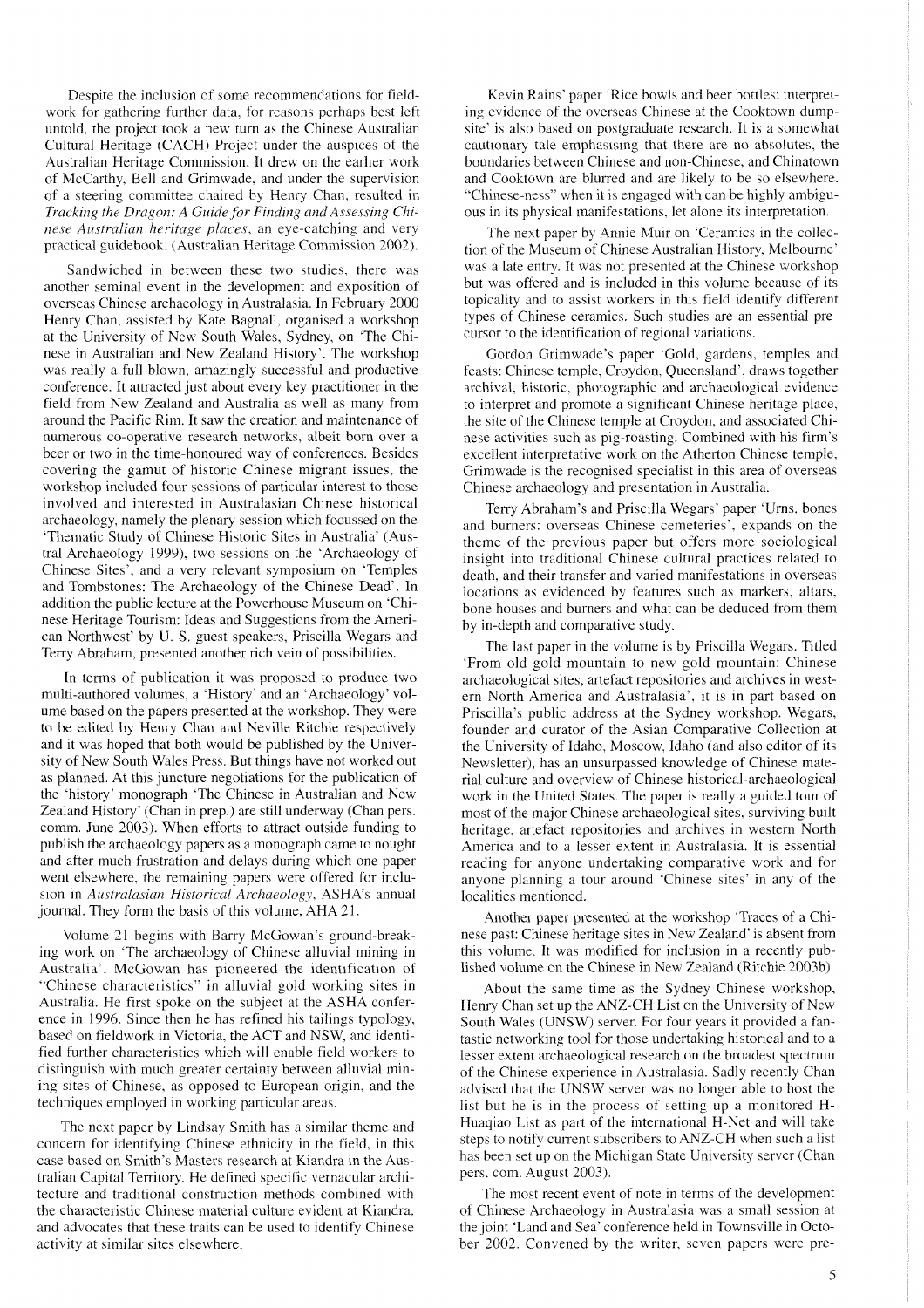sented, mainly updates on current work. Abstracts of the papers can be accessed on the James Cook University website <http://www.faess.jcu.edu.au/saas/conferences\_2002.html>. First up Henry Chan provided a thought provoking discourse on 'What's Chinese about "Chinese" ovens: innovation, diversity, and context in the interpretation of "Chinese" archaeological sites and artefacts'. The paper was 'a sinological critique of the recent discussion on the archaeology of "Chinese" ovens found in some parts of Australia' and raised issues concerning the interpretation of Chinese archaeological sites and artefacts and Chinese heritage places in Australia. The presenter, a Chinese historian with an interest in the historical archaeology and heritage of the Chinese in Australia, stressed the diversity of Chinese cultural practices (even within Guangdong), the varying patterns of Chinese migration and settlement in Australia and stressed that these factors might be reflected in differences in Chinese sites and artefacts in Australia.

Peter Bell, updated his pioneering study on Chinese ovens in Australia, of which the number and diversity continues to grow, for example, see work on Northern Territory sites by Malone Bjornkov (2001). Bell was followed by Zvonka Stanin's outline of her PhD research on the Chinese on the Loddon, Mount Alexander Goldfield (Victoria). Thomas Harvey's 'Opium dens, gambling, halls and ladies of the night: archaeology and the idea of "Chinatown"', was an exploration of Chinese settlement in Townsville, different conceptions of Chinatown, how preconceived stereotypes can influence our approach to archaeological theory and practice (see Harvey 2003). Barry McGowan then presented 'The archaeology of Chinese sites on the Braidwood goldfield, southern NSW', a further refinement and elaboration of his "Chinese mining recognition" work. Annie Muir presented a paper titled 'The Tongs: the archaeology of a Chinese family in inner Melbourne' based on the analysis of an assemblage recovered from a house excavated in a lanc off Little Bourke Street, in Melbourne's Chinatown. From 1900 to 1912, the Tong family, the parents and their five children, occupied 24 Lacey Place. The paper focused specifically on the ceramic assemblage, both Chinese and non-Chinese, retrieved from one deposit in this house. The artefacts were examined to explore ideas of identity, ethnicity and gender, and how these may manifest themselves in material culture assemblages.

Gordon Grimwade delivered a paper on the recently completed conservation and interpretation project at the Temple of Hou Wang and Atherton Chinatown funded under the auspices of the Queensland Heritage Trails Network. This provided the basis for a recent paper 'Rediscovering Atherton Chinatown' published by the Australian Centre for Public History in Locality (Grimwade 2003). The entire Autumn 2003 edition of Locality: The Community History Magazine with the theme 'The Chinese in Australia' is devoted to Australian Chinese studies under the guest editorship of the irrepressible Henry Chan (Chan 2003b). It includes papers by Harvey ('Uncovering Townsville's Hidden Chinese Past'), Hoskins (... Interpreting the Wong Family Store) and Williams (2003). The latter's recently completed PhD from the University of Hong Kong provides valuable Chinese perspectives into the settlement of Australasia since the late eighteenth century.

The latest development, now underway in Australia, is the Chinese Australian Cultural Heritage Project (known as the CACH project), which will eventually be a series of independent studies in each state and territory 'to collect information to identify, protect and nominate Chinese Australian heritage places to heritage registers' (Chan 2003a). The information will be maintained in a 'National Data Base of Chinese Australian Heritage Sites' that will be hosted by the National Institute for Asia and the Pacific at the Australian National University. The CACH project arises out of and is a redevelopment of the National Thematic Survey.

Chinese archaeological sites and built heritage have high potential for cultural tourism opportunities and interpretation, especially from a local or regional perspective. It is beyond the scope of this paper to identify or describe them but they include the whole gamut of Chinese heritage sites: temples, graves, stores, business buildings, gardens, mine workings and mining camps. Many are illustrated or mentioned in *Tracking the Dragon* (Australian Heritage Commission 2002) and others are described in detail in the papers in this volume and in the cited references. Obviously not all sites are created equal; some sites have a far higher potential for cultural tourism than others.

## **NEW ZEALAND OVERSEAS CHINESE RESEARCH**

The application of historical archaeology to the New Zealand Chinese situation has taken a somewhat different course from that in Australia. Both historians and historical archaeologists in New Zealand have been able to access the extensive ethnographic records produced by Rev. Alexander Don, the Presbyterian missionary charged with visiting and converting the Chinese miners on the southern goldfields to Christianity. Although he failed spectacularly in the latter endeavour, he left an enduring legacy in the form of photographs, numerous published reports and his Roll of Chinese, 1883-1913, a record of the Chinese on the southern goldfields over 20 years (reproduced in Ng 1993b). It lists the age, number of years of residence, occupation, clan, home village and other comments, such as movements, about the 3500 Chinese whom Don visited virtually each year. His Roll is truly a Doomsday Book of the Chinese in southern New Zealand in that period.

To this can now be added the seminal four-volume work Windows on a Chinese Past produced by Dr James Ng over the period 1993-1999. These volumes encompass 'How the Cantonese goldseekers and their heirs settled in New Zealand' (Vol.1), 'Round Hill and Alexander Don's Missions (Vol.2), Immigration Issues and Biographies (Vol.3), a complete reproduction of Don's 'Roll of Chinese' (Vol.4) and a lot more. Not only are these volumes definitive written records, they contain a wealth of photographs and pictorial records of the Chinese in New Zealand which had not been previously published.

A comprehensive web site, called 'the Chinese in New Zealand', which was established in 1998 is well worth a perusal, particularly the sections on the 'History of the Chinese in New Zealand' http://www.stevenyoung.co.nz/chine sevoice/history.htm. The webmaster welcomes input by researchers and students (Young n.d.).

Again Lydon (1999:196–199) has produced a convenient and independent assessment of the New Zealand archaeological work. The main difference is that in New Zealand 'the archaeology of the Chinese miners in southern New Zealand' has been the focus of a major study in its own right over many years by one individual—this writer. This work, a spin-off from the Clutha Valley Power project, centred round a doctoral thesis examining 'acculturation, adaptation and change' (Ritchie 1986), as well as numerous specific studies of Chinese and European artefacts, excavation and survey reports and syntheses (e.g. Harrison 1982; Piper 1988; Ritchie 1984, 1986a, 1986b, 1989, 1993, 2003b; Ritchie & McGovern-Wilson 1984; Ritchie & Park 1987). The project also resulted in the excavation and restoration of the Chinese miners' settlement at Arrowtown (Ritchie 1984) and its development as one of the leading cultural tourism sites in New Zealand. Over 100 000 visitors now visit the site every year.

Following the completion of the Clutha project, there has been relatively little analytical work on Chinese's site assemblages, a notable exception being Peter Bristow's MA study on 'Archaeology and ethnicity of the remote goldfields of Central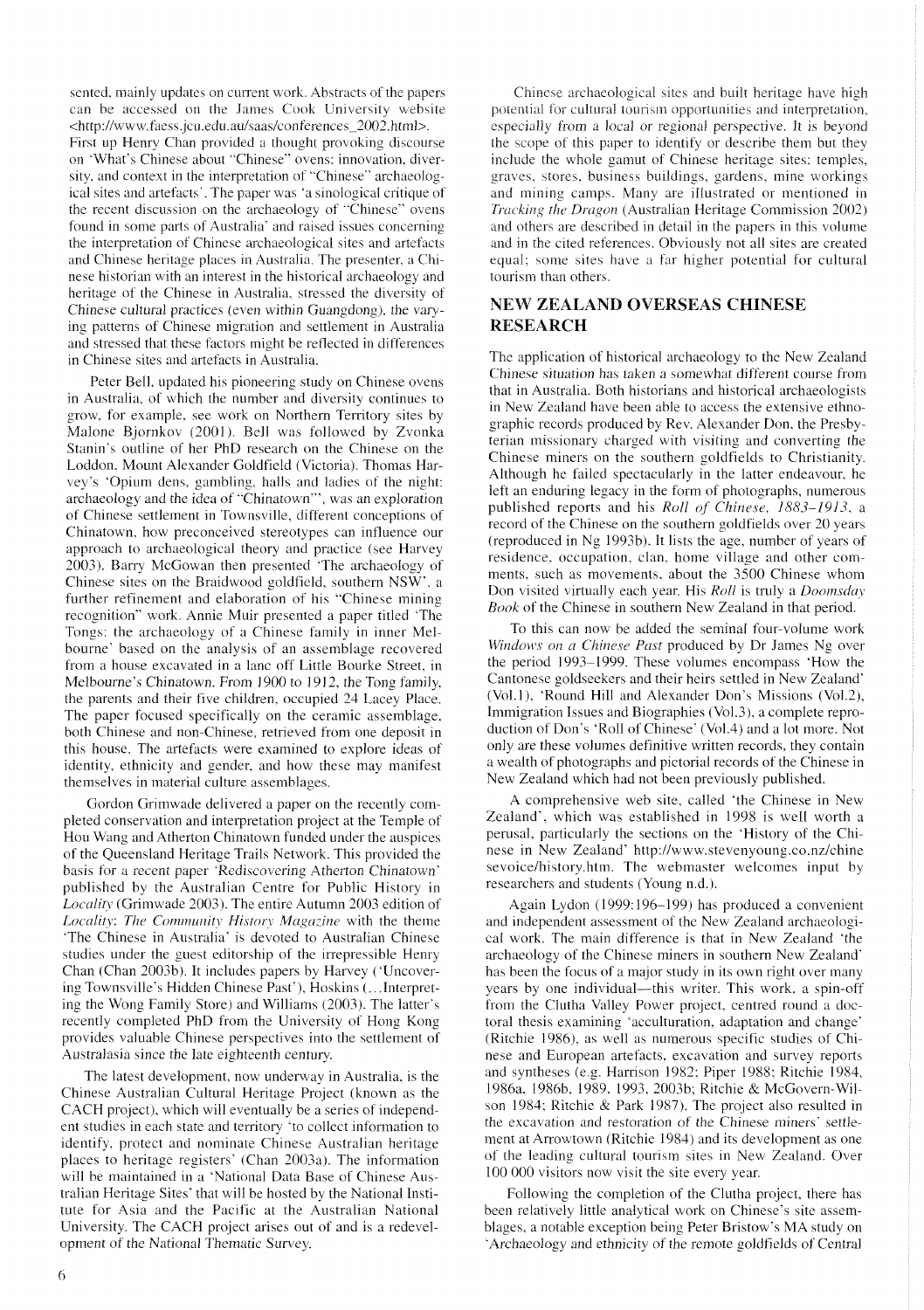Otago' (Bristow 1994). But to the output from the Central Otago can now be added some site surveys and investigations in the Macraes area (Petchey 1996, 1997, 1998) and in the Old Man Range (Bristow 1992, 1995). In addition to these reports, some of the many Crown land site surveys that Jill Hamel has undertaken in southern New Zealand in recent years documents Chinese dwellings and mining sites, for example, in the Upper Waikaia (Hamel & Gordon 1989), the Nokomai Valley (Hamel 1989) and the Roxburgh Gorge (Hamel 1992). But while there has been this further work in Central Otago and just beyond, in the interim, no specific Chinese site investigations have been undertaken elsewhere in New Zealand.

At present there are as many recorded Chinese sites in New Zealand (about 580) as in all of Australia, although untold thousands of sites in Australia await formal recording or at least entry in a database, and many, but undoubtedly lesser numbers, await recording in New Zealand.

The first notable coming together of New Zealand Chinese researchers was at the 'Old and New Migrations Conference' held in the Otago Museum, Dunedin in November 1998. This brought together the full range of researchers from those principally interested in tracing their own family history, to unrayelling the full story of the Chinese experience in New Zealand right up to the modern migrations of recent times, hence the conference theme.

Among those present at the 1998 conference were a small group, all specialists in various fields relating to the study of Chinese New Zealanders, who have recently published a multiauthored volume Unfolding History, Evolving Identity: The Chinese in New Zealand. The group under the editorship of Manying Ip (Ip 2003) approached this enterprise from various academic perspectives: history, sociology, psychology, archaeology, education, ethnic studies, journalism and archival research. Five of the contributors are NZ-born Chinese New Zealanders, three are immigrants from Malaysia and Hong Kong, one is Maori-Chinese and three are European New Zealanders. While all the papers are important contributions, perhaps those of most interest to historical archaeologists are the two that focus on the pre-1900 period from both a historical and archaeological perspective (Ng 2003; Ritchie 2003b).

While the number of archaeological excavations on Chinese sites in New Zealand is substantial, the work is largely limited to one area. Central Otago, so there is considerable scope for such work in other parts of New Zealand, such as Southland (Round Hill) and the West Coast. Many other aspects of Chinese endeavour outside of goldmining have not been touched as yet, including the Chinese urban merchant sites and other Chinese enterprises.

There is also a very real need to undertake a study in New Zealand, like the National Thematic Survey of Chinese historic sites in Australia, which aimed to provide a draft historical overview, a review of accessible information about Chinese heritage sites, the development of a national database, an annotated bibliography on Chinese sites, and a thematic and regional analysis of current databases and the quality of the information they contain.

There is great potential, too, for further work on Chinese mining sites and methodologies used to recover gold. By way of illustration, I will highlight the significant role played by Choie Sew Hoy (Charles Sew Hoy to Europeans). Born in 1838, he first went to California, then to Victoria, where he started a business. He came to New Zealand about 1868 and had established the leading Chinese business in Dunedin by 1871. From the outset he sponsored Chinese miners and was exporting scrap iron and the edible *muk vee* or Jew's ear fungus back to China. It is hard to imagine where all the scrap iron he exported came from at that time. Sew Hoy travelled extensively through the goldfields in the course of his business

with Chinese storekeepers, and like many Otago businessmen invested in goldmining ventures. These included the Main Gully, Mt Ida water-race from Lauder Creek to the Blacks/Ophir goldfields, a ten-acre quartz claim at Macetown, alluvial workings in tributaries of the Arrow River, and river claims at Maori Point on the Shotover.

But his reputation rests on his pioneering role in gold dredging which he initiated on his Big Beach claim, an extensive river flat on the lower Shotover River. In 1888 Sew Hoy commissioned Kincaird & McQueen, a Dunedin foundry, to design a new form of bucket dredge featuring a protruding bucket ladder lifted by a gantry, enabling the working of river beaches, flats and banks. It opened 15 000 acres (6070 ha) of new ground to dredging. Sew Hoy is credited with sparking the first Otago gold-dredging boom. His dredge, the first of four he owned, was the prototype for the New Zealand gold dredge which became recognised internationally as being at the forefront of dredge design. But Sew Hoy knew Big Beach would be worked out within a few years and, with his two sons, was on the lookout for other mining opportunities. In 1894 they commenced work on a new claim in the Nokomai Valley in Northern Southland, opting for hydraulic sluicing and elevating rather than dredging. This proved extremely productive. It finally closed shop in 1943—the last Chinese mining venture in New Zealand (see Hamel 1991). While nothing remains of Choie Sew Hoy's fleet of gold mini-dredges which worked the Big Beach claim between 1888 and 1897, his entrepreneurship has earned him a special place in New Zealand goldmining history. He was responsible for two major mining revivals centred on Big Beach and Nokomai (Ritchie 2003b:41-42).

There is also considerable scope for further research to identify "Chinese archaeological indicators", to further define Chinese mining techniques and devise a typology for their various manifestations on the southern goldfields. Such an exercise should have recourse not only to the physical evidence of mining but also to the location of Chinese hut sites and settlements and the wealth of information in archives such as the records of the goldfield Wardens' Courts (and their Australian equivalents).

Following the New Zealand government's recent poll tax apology to the New Zealand Chinese community, planning is under way to develop more historic Chinese New Zealand heritage sites for cultural-tourism purposes as part of a "New Zealand Chinese reconciliation" package. In this way the efforts of the pioneering Chinese sojourners and migrants in New Zealand will gain further recognition and understanding.

Projects being investigated in the South Island of New Zealand include:

- Conferring historic reserve status on the site and surrounds of the Arrowtown Chinese camp and produce further public interpretation of the site.
- Create an historic reserve in the Roxburgh Gorge to highlight and afford greater protection to the Chinese miners' rock shelters there.
- Undertake public interpretation and signage of Chinese sites in the Shek Harn Historic Reserve and Aldinga Conservation Areas in Otago.
- Possible conservation of Gay Tan's cottage at Macraes (though this building is privately owned).
- Undertake public interpretation of Chinese sites at Slab Hut Creek and Woods Creek on the West Coast.
- Undertake a complete Chinese heritage inventory, including archaeological sites, buildings, graves and workings.
- Public interpretation and/or restoration of Chinese workings or sites at Luggate, Cardrona, Alexandra, Lawrence, Arthur's Point, Clyde and Nokomai.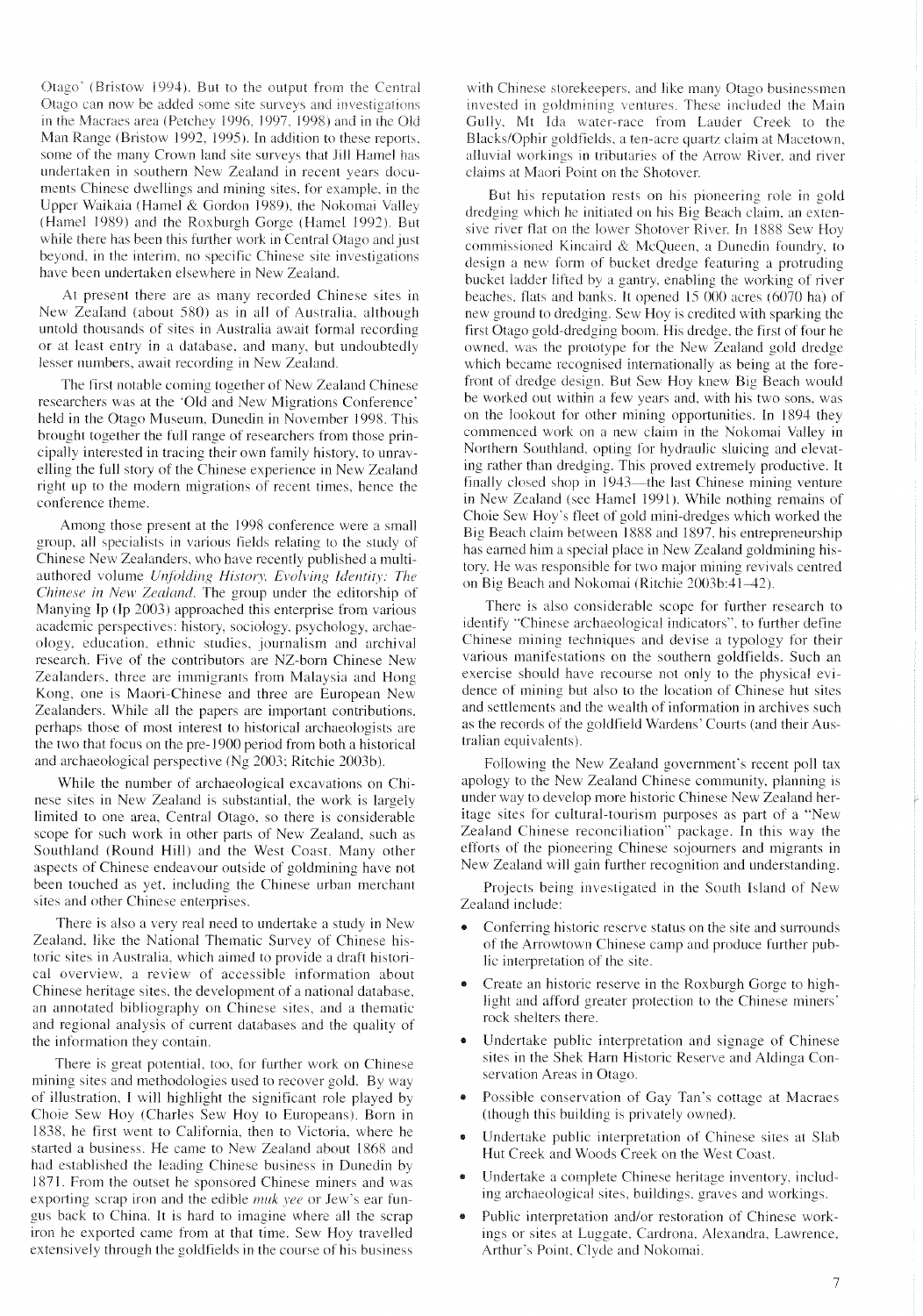- Development of a historic New Zealand Chinese grave register.
- Development of Chinese heritage trails.
- Development of an 'educational super-site' package on the experience and contribution of the New Zealand Chinese.
- Development of a New Zealand Chinese heritage web site.

In response to concerns expressed by Dr James Ng to the New Zealand Historic Places Trust about the lack of recognition of Chinese endeavours in the southern goldfields, funds were obtained recently from the Otago Community Trust to undertake a small 'Chinese registration project' to formally register about a dozen Chinese archaeological sites and structures. These include a survey of the Lawrence Chinese Camp, Wong Gong's terrace and store in the Shotover valley, the Illustrious Energy hut (film set and genuine nearby workings) in Conroys Gully, Lye Bows orchard at Butchers Dam, Gay Tans house at Macraes, Ah Wee's tailings and hut on the Upper Clutha and the extensive Sew Hoy workings in the Nokomai Valley (Peter Petchey pers. comm. June 2003).

## **BACK TO THE FUTURE**

In the mid-1970s there were few archaeological or other reports (in New Zealand or overseas) that described the rough domestic wares and other artefacts associated with activities such as gambling and opium smoking which are widely found in overseas Chinese sites. The dissertation and academic papers that resulted from my work at that time embraced the now-maligned (with some justification) theoretical perspective of investigating acculturation, adaptation and change. Like other archaeological studies of the period, however, my studies were influenced by the need to document the range and diversity of overseas Chinese material culture and changes in it over time. In Australasia that phase is largely behind us now, because we have a good understanding of the range of artefacts likely to be found in Chinese sites, particularly rural ones, although there are always interesting surprises.

In Many Inventions, Lydon critically reviewed the major international archaeological studies of the overseas Chinese undertaken over the previous two decades, including my own work (Lydon 1999:198). She forthrightly criticised the notion, both implicit and explicit, in many of the studies 'that culture change comprises a mechanical, linear and quantifiable replacement of traditional traits by new ones (usually those of the majority culture), and the assumption that material evidence matches with human behaviour in a simplistic fashion'. While Lydon's study centred on a post-goldrush urban Chinese locale in a major port city, the Rocks in Sydney, where the social dynamics were likely to be very different from those at remote sites on the goldfields, her point was well made. At times, archaeologists have too readily assumed that degrees of similarity or difference in material culture indicate a specific and measurable degree of interaction. For example, the proportions of 'ethnic artefacts' in an assemblage (e.g. Chinesemade, modified or distinctly butchered, in the case of animals) are argued to represent 'social-distance' in a mechanistic equation of material and social patterns. Lydon stressed that differences are often the foci of interaction rather than representing social isolation and distance. She advocated an approach whereby the interpretation of archaeological evidence must place greater weight on symbolic meaning and cultural context, and proffered a notion of culture as differentiated and dialectical, of social change as the interplay between structure and event, and material culture as playing a dynamic role in creating and expressing cultural identity. Consideration of the symbolic dimensions of the archaeological record relies on contextualisation to understand its deployment in these processes.

Lydon's points are valid, but few archaeologists in recent times, including myself, have ever regarded acculturation in such a simplistic manner. While the old maxim 'the absence of evidence is not evidence of absence' is equally true of archaeological deposits, the repeated presence of specific artefacts or styles of construction in archaeological sites is a real reflection of particular behaviours, which may reflect both retention of traditional behaviours and in many instances the adoption of 'foreign traits', if not some degree of acculturation. Many apparent instances of 'acculturation' probably simply reflect non-availability of traditional products or construction materials—caused, for example, by the closure of local Chinese shops, thus compelling the Chinese to buy European wares as substitutes. It does not mean that they totally changed their mindset and simultaneously rejected long-held Chinese beliefs and celebrations, and even if they did, it would be difficult in most instances to deduce such changes from archaeological field remains alone.

Cultural beliefs and practices are by their nature dynamic and multi-dimensional, but one of archaeology's strength is pattern recognition, and the best way to recognise Chinese 'archaeological patterns', and gain insight into both idiosyncratic and more routine expressions of cultural behaviours is by systematic field surveys, and focussed investigations and studies. These, of course, need to be informed by cultural context, historical research and established and new theoretical frameworks to define, verify and interpret patterns, both physical and symbolic.

In conclusion, past work on Chinese heritage sites in Australasia has been highlighted and some future directions addressed, albeit somewhat non-specifically. Some differences, at least of timing, are apparent between what is happening in New Zealand and Australia. The CACH project is the major Australian Chinese heritage focus at present and may drive things in future, whereas in New Zealand, opportunities are being explored as part of a reconciliation package with the New Zealand Chinese community centred on compensating for past wrongs, notably the imposition of the poll tax.

There is no sustained academic interest in overseas Chinese archaeology in either country, and what there has been in recent years has been fairly ad hoc, taking advantage of archaeological mitigation opportunities as they arise or as part of Masters thesis projects. If major new insights are to be gained from archaeology there needs to be some substantial Chinese heritage projects addressing specific questions at PhD level or set up as long term university projects. Behavioural, cultural and symbolic patterns are best defined by multi-investigation projects, rather than 'one-offs'. Ideally new projects will investigate under-researched areas of inquiry or regions where there have been few or no archaeological studies. Some ideas can be gleaned from the various studies mentioned in this summary and applied elsewhere. Obviously urban Chinese sites are grossly under-studied, as are non-gold related Chinese rural sites and activity centres. Even substantial goldfields such as the Westland goldfield in New Zealand have hardly been touched from a Chinese-study perspective.

While it's a truism to state Chinese heritage sites mean different things to different people, what people want or expect changes over time too, depending on the social and political climate. Today many people of Chinese descent are happy to see their forgotten history, their role and contribution to society highlighted, and to gain further understanding of the life and times of their pioneer forebears through both archaeological and historical research. They also want to see Chinese heritage sites preserved and learn more about them through historical archaeology and cultural interpretation. As the recent workshops attest there is a heartening increase in interaction between the European and Chinese communities in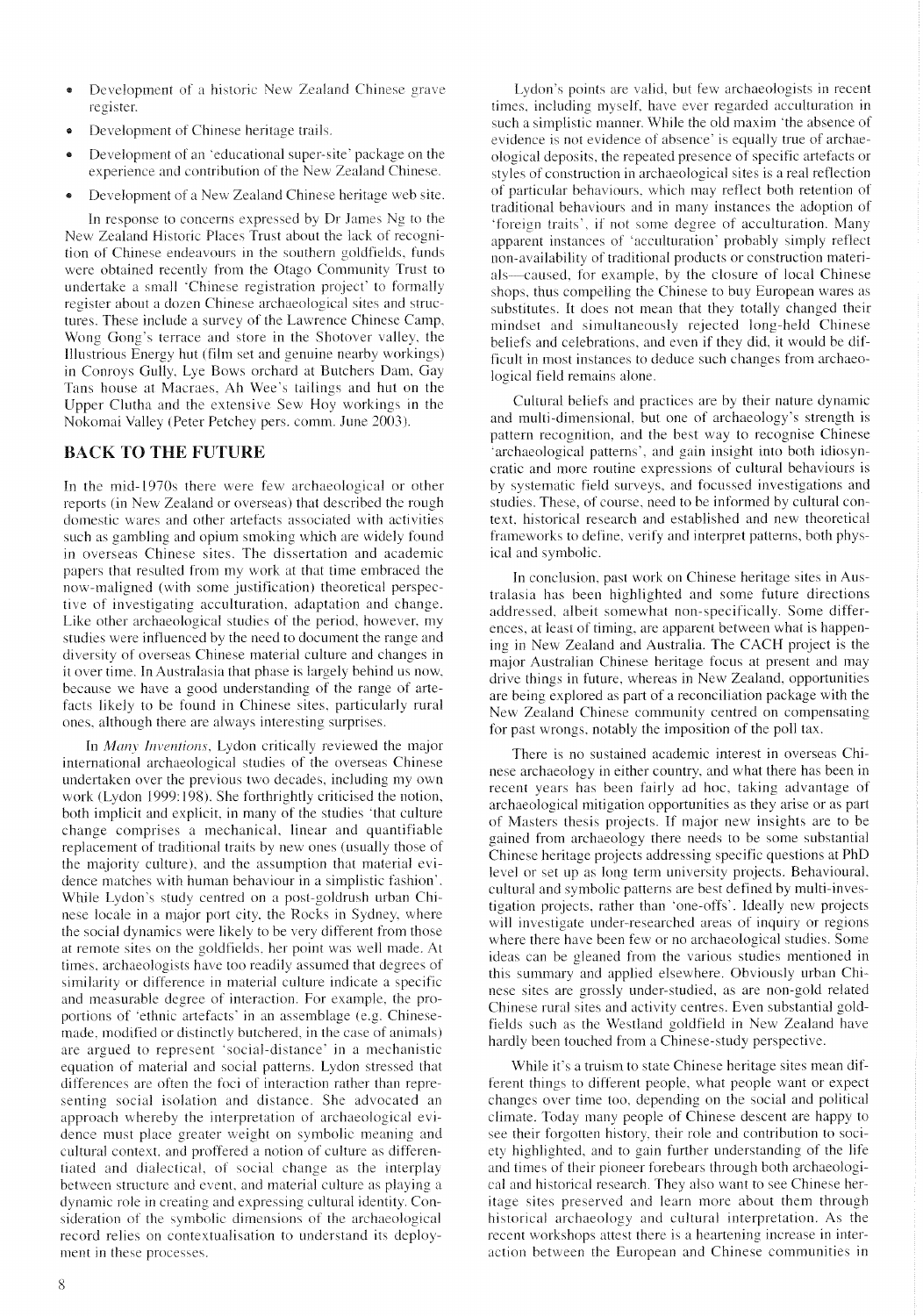both countries with regard to the preservation of Chinese heritage and no shortage of material to work with. There are literally thousands of unrecorded Chinese heritage sites in Australia and New Zealand with stories to tell.

#### **ACKNOWLEDGEMENTS**

Thanks to Henry Chan and Gordon Grimwade for useful comments on the draft and additional information.

#### **BIBLIOGRAPHY**

- AUSTRAL ARCHAEOLOGY 1999 A thematic survey of sites of Chinese Australia history, unpublished draft report commissioned by the Museum of Chinese Australian History, Melbourne 72pp. Compiled by Austral Archaeology in association with P.Bell and G Grimwade.
- **AUSTRALIAN HERITAGE COMMISSION 2002 Tracking** the dragon: A guide for finding and assessing Chinese Australian heritage places, Australian Heritage<br>Commission, Canberra, ACT, Australia.
- BELL, P. 1983 Pine Creek: A report to the National Trust of Australia (Northern Territory) on an archaeological assessment of sites of historical significance in the Pine Creek District, National Trust of Australia (Northern Territory), Darwin.
- BELL, P. 1992 Historic sites associated with mining and Chinese settlement in Northern Queensland, report to the Australian Heritage Commission, Canberra.
- BELL, P. 1995 'Chinese ovens on mining settlement sites', in P. Macgregor (ed.) Histories of the Chinese in Australasia and the South Pacific: Proceedings of an international public conference held at the Chinese Australian Museum, Melbourne, 1993, Chinese Australian Museum, Melbourne, pp. 213-219.
- BELL, P. 1996 'Archaeology of the Chinese in Australia', Australasian Historical Archaeology 14:13-18.
- BELL, P., G. GRIMWADE and N.A. RITCHIE 1993 'Archaeology of the overseas Chinese in Australia, New Zealand and Papua-New Guinea: A select bibliography', published as a Supplement to the Australasian Society for Historical Archaeology Newsletter 23(1).
- BIRMINGHAM J., D. BAIRSTOW and A. WILSON (eds) 1988 Archaeology and colonisation: Australia in the world context, Australian Society for Historical Archaeology, Sydney.
- BJORNKOV, M. 2001 'Rock, mortar and traditions: An archaeological study of Chinese 'ovens' in the Northern Territory', in C. Fredericksen, C. and I. Walters (ed.) Altered states: Material culture transformations in the Arafura Region, NTU Press in association with the Centre for South East Asian Studies, Darwin.
- BRISTOW, P. 1992 'A site survey of historic goldmining sites in the Fraser River, Campbells Creek and Nuggety Gully, Old Man Range', unpublished report, Anthropology Department, University of Otago.
- BRISTOW, P. 1994 'Archaeology and ethnicity of the remote goldfields of Central Otago', unpublished Master of Arts thesis, Anthropology Department, University of Otago.
- BRISTOW, P. 1995 'Excavation of a miner's hut (S143/226) in the Old Man Range', Archaeology in New Zealand 38  $(1):37-47.$
- BROWN, P. and S. INGLETON 1966 A study of Chinese joss houses in Australia, thesis, Bachelor of Architecture, University of Melbourne.
- CHAN, H. and K. BAGNALL 2000 Programme and abstracts, unpublished papers from the Workshop on the

Chinese in Australian and New Zealand History, February 2000, University of New South Wales, Sydney.

- CHAN, H. 2003a 'Chinese Australian Cultural Heritage (CACH) Project: Guidelines for State/Territory Committees', 3pp.
- CHAN, H. 2003b 'Recovering and presenting the hidden history of Chinese Australia', Locality, Autumn 2003, Australian Centre for Public History, University of Technology, Sydney, pp. 1–5.
- CHAN, H. (ed.) In prep. The Chinese in Australian and New Zealand history, a volume based on papers presented at the Workshop on The Chinese in Australian and New Zealand History, University of New South Wales, February 2000.
- COMBER, J. 1992 Palmer goldfield heritage sites study (Stage 2), unpublished report, James Cook University, Queensland Department of the Environment and Heritage, **Brishane**
- COMBER, J. 1995 'Chinese sites on the Palmer goldfield, Far North Oueensland', in P. Macgregor (ed.) Histories of the Chinese in Australasia and the South Pacific: Proceedings of an International Public Conference held at the Chinese Australian Museum, Melbourne, 1993, Chinese Australian Museum, Melbourne, pp. 203-212.
- CONNAH, G. 1988 'Of the hut I builded', Cambridge University Press, Cambridge.
- GAUGHWIN, D. 1991 North-east Tasmania historic sites inventory project, Forestry Commission, Launceston.
- GAUGHWIN, D. 1995 'Pig ovens in North East Tasmania: An archaeological view', in P. Macgregor (ed.) Histories of the Chinese in Australasia and the South Pacific: Proceedings of an international public conference held at the Chinese Australian Museum, Melbourne, 1993, Chinese Australian Museum, Melbourne, pp. 230-247.
- GRIMWADE, G. 1986 'Artefacts of Hou Wang temple', in B. G. R. Reynolds (ed.) Report on Atherton Chinatown, North Queensland. Vol. II, Material Culture Unit, James Cook University of North Queensland, Townsville.
- GRIMWADE, G. 1987 "Lit Sung Goong": Cairns Chinese Temple', Records of Cairns Museum No.2, Cairns Museum, Cairns.
- GRIMWADE, G. 2003 'Rediscovering Atherton Chinatown', *Locality*, Autumn, pp. 7–11, Australian Centre for Public History, University of Technology, Sydney.
- HAMEL, J. 1989 Gold mining in the Nokomai Valley: A second report, unpublished report for the Department of Conservation, Dunedin.
- HAMEL, J. 1992 Report on Doctors Point mining area, Roxburgh Gorge, unpublished report for the Department of Conservation, Dunedin.
- HAMEL, J. & J. P. GORDON 1989 Gold mining and farming in the Upper Waikaia: An archaeological survey, unpublished report for the Department of Conservation, Dunedin.
- HARRISON, A. 1982 Lake Roxburgh archaeological survey. N.Z. Historic Places Trust, Cromwell.
- HARVEY, T. 2003 Behind the façade: Uncovering Townsville's hidden Chinese past', Locality, Autumn, pp.  $4 - 6$
- HOSKINS, I. 2003 "What's in Store?", acquiring and interpreting the contents of the Wong family store', Locality, Autumn, pp. 12-17.
- IP, M. (ed.) 2003 Unfolding history, evolving identity: The Chinese in New Zealand, Auckland University Press, Auckland.